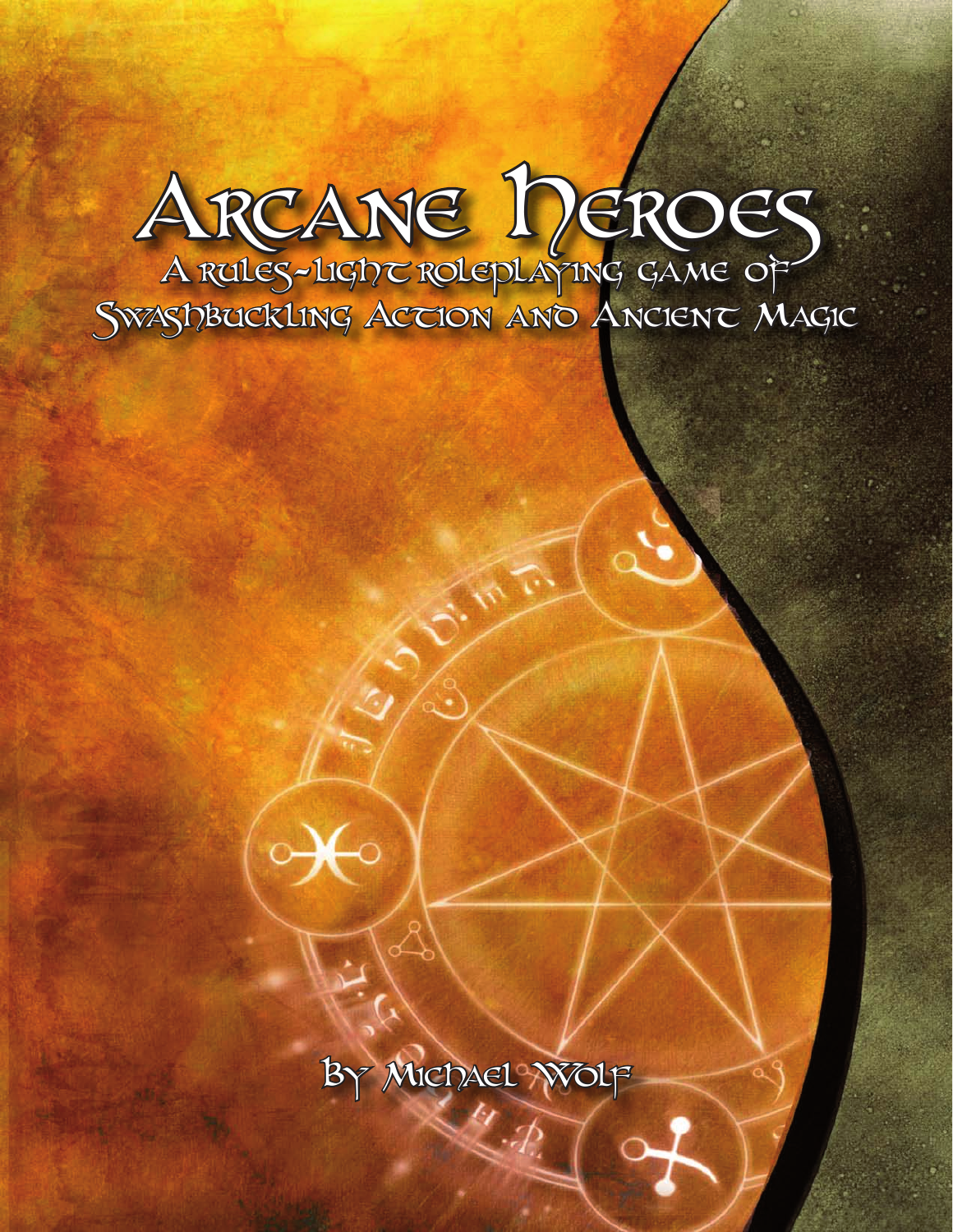# ARCANE DEROES

Arcane Heroes is a rules-light roleplaying game set into a fantasy world filled with magic, wonders and epic adventures. All you need to play is this short document, a couple of polyhedral dice, pencils, paper, snacks, imagination and some friends to play with.

This document assumes you know how RPGs work. If you don't ask your geek friends to tell you or check Wikipedia.

# **Core Mechanic**

Arcane Heroes uses a simple dice-pool system. Whenever the rules (or the game master) asks for a check, you roll one or more six-sided dice. The number of dice to be rolled is determined by the rank of the ability to be checked. Each die that comes up with a 5 or 6 is considered a success. In most cases one success is sufficient to succeed check. Depending on the situation, the number of dice used can be raised or lowered by the GM. The number of dice in a pool can never be lower than one.

# **Characters**

Each player has to create a character at the beginning of the game. The player character or PC is the player's ater ego in the game world. The character's played by the GM are called Non-Player Characters or NPCs.

# **Character abilities**

2

All characters have a set of abilities ranked from 0 to 5 which determine how well they perform in certain situations. The abilities are as follows:

- *Melee*: The ability to fight unarmed or to wield melee weapons like swords and hammers.
- *• Ranged*: The ability to use ranged weapons from simple bows to firearms.
- *• Magic*: The ability to channel magic energy to create various effects.
- *••* Health: This ability is a measure of a character's

health, vitality and toughness

- *Lore:* This ability is a measure of a character's knowledge and intellectual capabilities.
- **•** Social: The ability to interact with other people using verbal and non-verbal communication.
- *Craft:* This ability is a measure of the characters ability to use crafts like lock picking, blacksmithing or even first aid.
- *• Stealth*: The ability to hide, sneak and steal.
- *• Athletics*: This ability allows characters to run, jump, climb and to perform similar feats.

# **Wound capacity**

The wound capacity (W for short) is the amount of wounds a character can sustain before being incapacitated. A character with zero W is in serious danger of dying. A successful Craft check can stabilize a dying character.

Characters start with 5+Health Wounds.

# **Heroism**

The characters in Arcane Heroes are a breed apart from normal humans. They all have the seed of greatness in them. This is representated by the Heroism stat. Characters can add additional dice to any melee or ranged attack check up to their Heroism rank. The Heroism spent is replenished after combat (or at the end of the encounter). But adding Heroism to an attack roll comes with a cost. The character has to channel his Heroism for one round, during which he can only defend.

Characters start with one point of Heroism.

# **Character creation**

To create a character in Arcane Heroes, you first need a character concept that you discuss with the GM and the other players. After that you distribute 15 points between your abilities (you start with one point in each ability). Then you pick from one of the starter equipment packs and give your character a fitting name and decide on how he or she looks like.

Arcane Heroes is © 2010 Michael Wolf. Some rights reserved. The text of this document is licensed under the Creative Commons BY-NC-SA 3.0 Unported license. For more details see www.creativecommons.org. The artwork is © Sade. All rights reserved. Used with permission.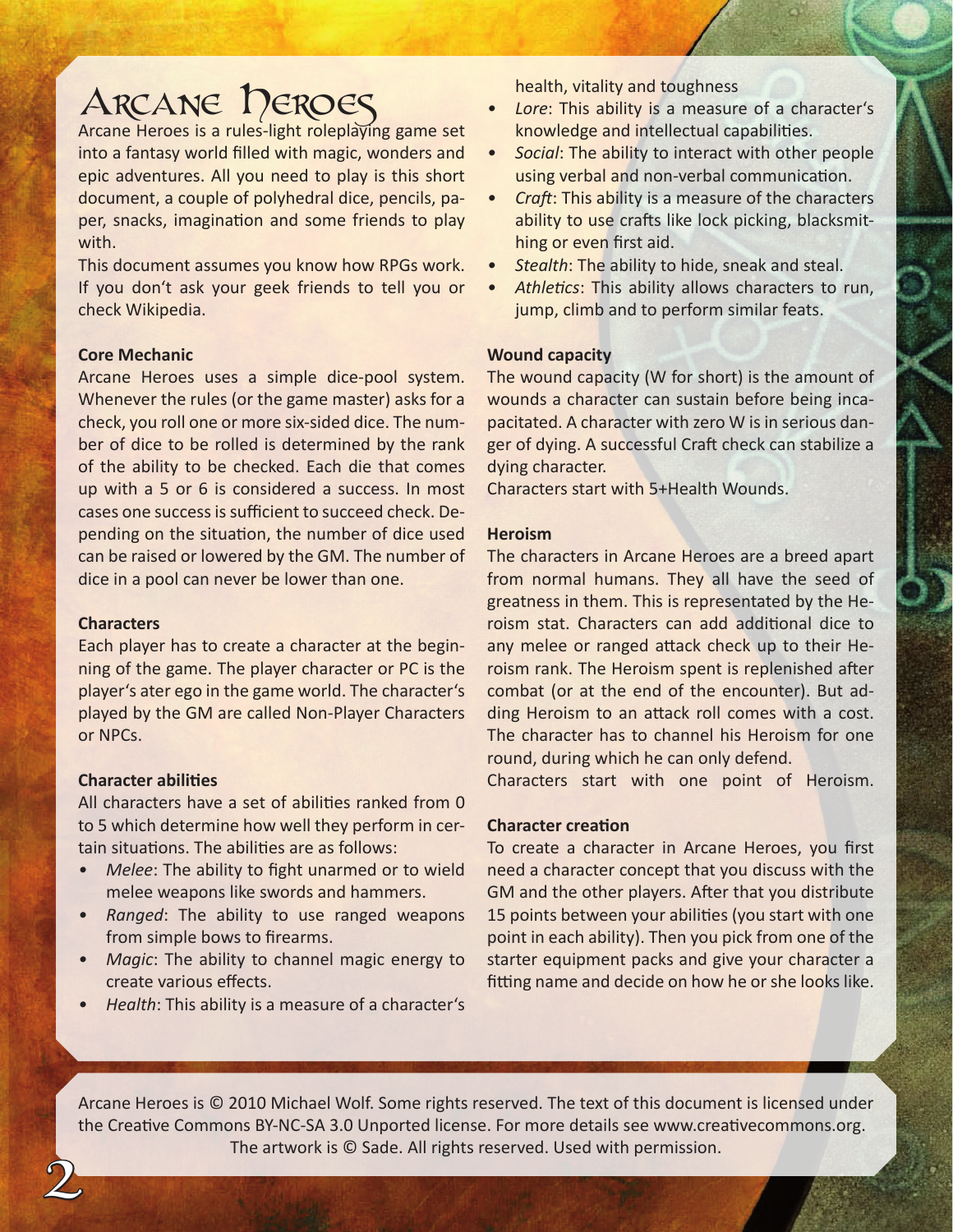# **Combat**

Combat scenes are acted out in turns. Initiative is determined by a roll on Melee, Ranged or Magic, depending on what type of attack the character wants to use this turn. The character with the highest number of successes begins. If there are ties, roll 1d6. The character with the highest result acts first.

Characters may walk up to 2 times their Athletic ability in meters per round or run up to 5 times their Athletic abilty. A running character can not make any additional actions this turn.

To make an attack, roll the appropriate ability for your weapon plus the weapon's damage bonus. The defending character rolls Health plus either the armor's defense bonus or the Athlectics ability, when the character's not wearing any armor. In addition the defender may use his Melee ability to parry melee attacks if he wields a melee weapon. Parrying forfeits the defending character's next action. One success is sufficient to parry the attack and prevent all damage.

The difference between the attackers successes and the one's rolled by the defender are the wounds caused. These are substracted from a character's wound capacity.

Ranged attack work much like melee attacks but some additional rules apply. The maximum range for rifles is 100 meters and for pistols 20 meters. For each 10 meters distance increment after the first, the Ranged dice pool is reduced by one.

#### **Healing**

A character who has at least one W left after a fight, heals fully after a couple of minutes rest. A character who was reduced to zero W must be stabilized with a successful Craft check. When stabilized a character must rest for a full day to recuperate. If a character can't be stabilized, he dies in d6 minutes.

# **Magic**

In order to cast spells a character must wear spell focus gauntlets. A character can wear up to two spell gauntlets, but a special talent is needed to combine spell effects (see talents for details).

Attacking with magic works like a melee or ranged attack, but in this case a character's Magic ability and the spell's spell bonus is used.

Each spell can be cast either as an area effect centered around the player or directly at a target. A spell's description lists the spell bonus of the spell for both cases. Targeted spells can be cast at any target in a line of sight and within 30 meters of the caster. Heroism can be used to increase the attack pool of targeted spells.

Area efffects have a range of 2 meters around the caster. Heroism can be used to improve the range by 2 meters per Heroism spent, but it takes longer to cast the spell. See the description of Heroism above for details. Please note that the caster rolls only once, but the successes he rolled count for each target in the area of effect.

# **Starting gear**

Each character may pick one of the following equipment sets during character creation. Later in the game, characters may acquire additional gear.

# *Melee fighter set:*

Hand weapon of choice, normal clothing, scale armor, 50 €

#### *Ranged fighter set:*

Pistol, Dagger, normal clothing, 50 €

# *Spellcaster set:*

Fire spell gauntlet, Caster robes, normal clothing

# **Weapons, Spell gauntlets & Armor**

| Weapon  | WB | Skill | Cost |
|---------|----|-------|------|
| Unarmed | +0 | Melee | N/A  |
| Dagger  |    | Melee | 100€ |

3

#### **Designer's Note:**

Arcane Heroes is inspired by many (C)RPGs I've played. A lot of the rules in this document (especially the magic rules) are my take on the mechanics seen in computer games like Fable III or Torchlight.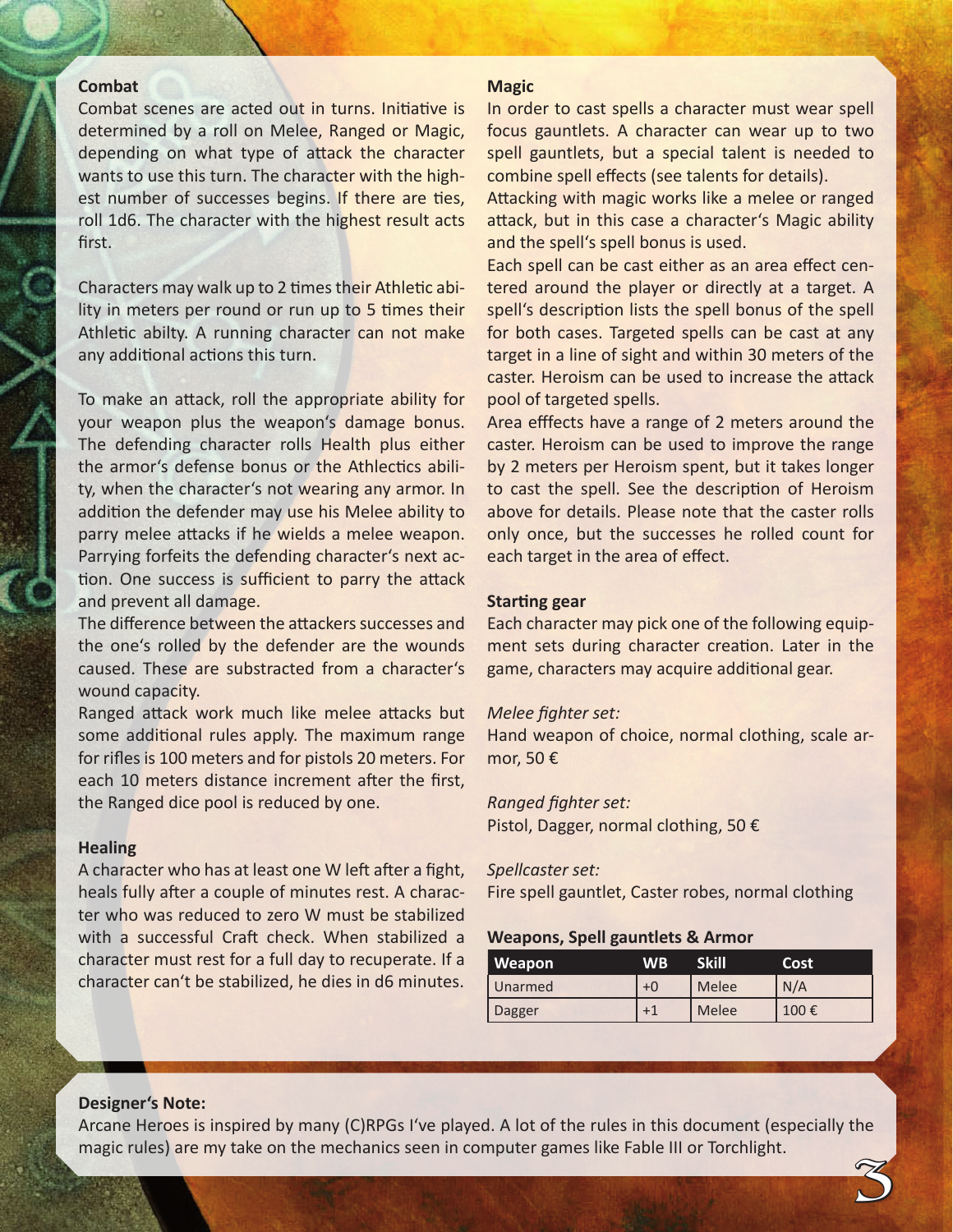| Weapon         | <b>WB</b> | <b>Skill</b> | Cost |
|----------------|-----------|--------------|------|
| Hand<br>weapon | $+2$      | Melee        | 200€ |
| 2h weapon      | $+3$      | <b>Melee</b> | 300€ |
| Pistol         | $+2$      | Ranged       | 400€ |
| Rifle          | $+4$      | Ranged       | 800€ |

Hand weapons and 2h weapons can be either swords, hammers, axes or maces. The character decides what kind of weapon it is when he buys it. The weapon type has no mechanical effect in combat and cannot be changed later in the game.

Pistols and rifles can fire 4 times before they need to be reloaded. In order to minimize micromanagement, the game assumes that the character has always enough ammunition. Reloading a pistol or rifle takes 1 turn and a successful Craft check.

| <b>Spell</b> | SB <sup>1</sup> | <b>Additional Effects</b>                                    | Cost <sup>2</sup> |
|--------------|-----------------|--------------------------------------------------------------|-------------------|
| Fire         | $+1/+0$         | Target loses 1 W in the<br>following round if flam-<br>mable | 250€              |
| Lightning    | $+2/+1$         | Target loses next action                                     | 500€              |
| <b>Ice</b>   | $+1/+2$         | Target is immobalized<br>for one round                       | 500€              |
| <b>Storm</b> | $+0/ +3$        | Target is pushed back 5<br>meters                            | 500€              |
| Life         | $+2/+1$         | Target is is healed one W<br>per two successes               | 500€              |

Usually you only need to buy each spell gauntlet once. It's not possible to wear two gauntlets of the same type at the same time.

<sup>1</sup>) The first SB given is for the targeted spell, the second for the area effect spell.

2 ) Although a cost is given here, Spell gauntlets are not widely available for sale. Only true heroes can use them to wield magic.

| <b>Armor</b>    | AB | Cost |
|-----------------|----|------|
| Normal clothing |    | 10€  |
| Leather jacket  |    | 100€ |
| Scale armor     | ٠J | 200€ |

| <b>Armor</b>        | <b>AB</b> | Cost |
|---------------------|-----------|------|
| <b>Breastplate</b>  | $+3$      | 300€ |
| Caster robes        | $+1$      | 200€ |
| Assassin's garment  | $+1$      | 150€ |
| Gunner's great coat | $+2$      | 250€ |

Caster robes are special enchanted robes that add +1 SB to any spell cast.

Assassin's garment is made from verly light but durable fabric and is usually colored black. It grants +1 on Stealth checks.

A gunner's great coat is not only a very sturdy leather coat, but it's fitted with a lot of pockets to store ammunition and other useful stuff. You can add +1 to any Craft checks for reloading or maintaining a weapon.

# **Character advancement**

After each game session, the GM grants the characters experience points. XP should be granted for reaching important character and adventure goals, good roleplaying and overcoming enemies and other obstacles. Since characters also learn from failures, they should get XP for those, too.

After each session (or when the GM deems it appropriate) the players may use their XP to raise their character's abilities and buy new talents.

| XP rewards/costs                     | ХP             |
|--------------------------------------|----------------|
| Participation in a gaming session    | $+1$           |
| Overcoming a dangerous situation/foe | $+1$           |
| Good roleplaying                     | $+1$           |
| Major setback or failure             | $+1$           |
| Raising an ability                   | - Current Rank |
| Buying a talent                      | -5             |
| Raising Heroism by 1                 |                |

The Wound Capacity cannot be raised directly. Players must improve their character's Health to raise

# **Designer's Note:**

4

Since Arcane Heroes takes some inspiration from the video game Fable III, the campaign is set into a country where the industrial revolution started some time ago. Think of "Oliver Twist" with guns and magic.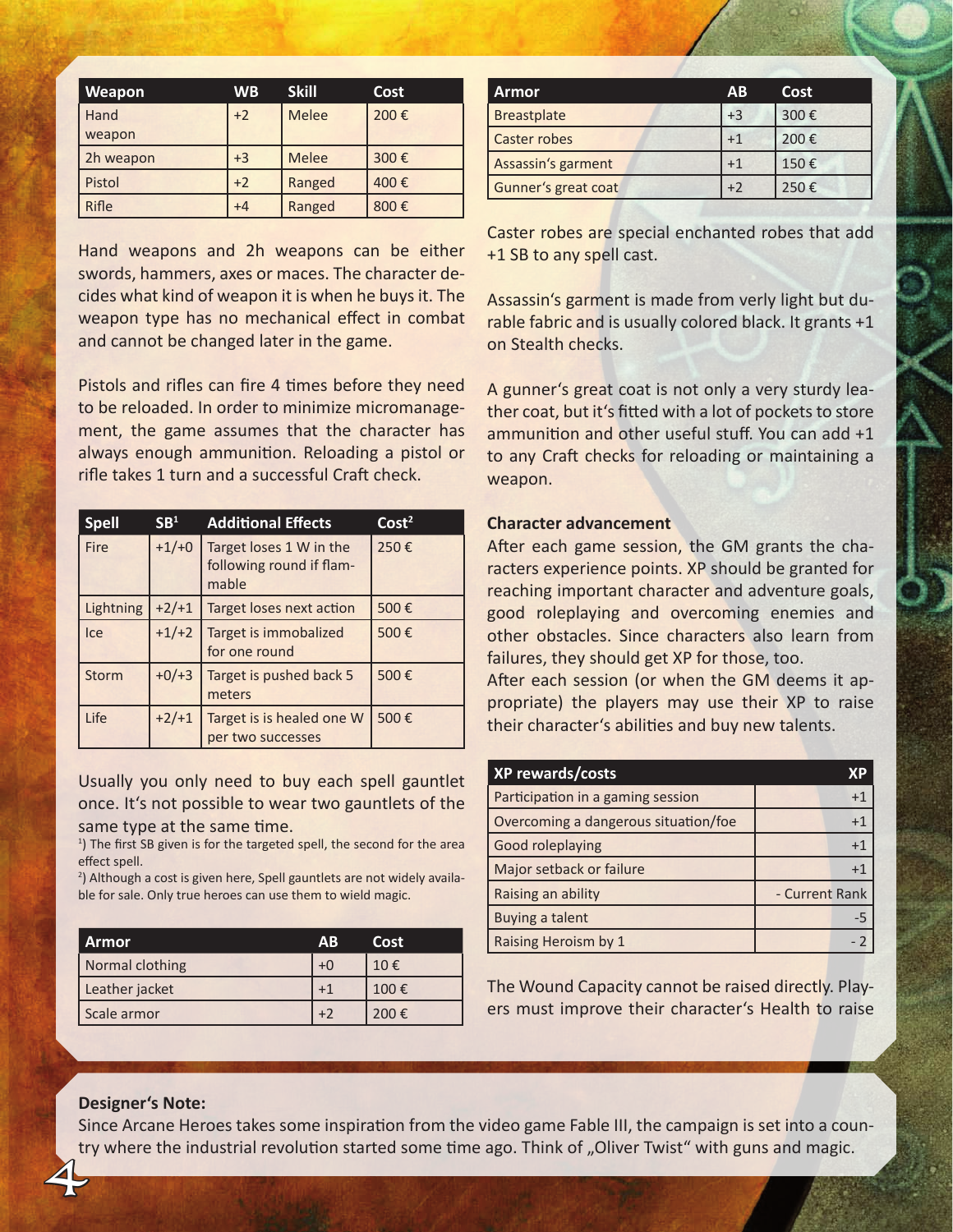the amount of damage they can sustain.

# **Talents**

Talents are special abilities, characters can acquire during their careers. The following list contains a few examples for talents, but GMs and players (with the GM's approval) may add new talents.

# *Animal Handler*

This talent allows a character to befriend animals and even teach them tricks. In order to befriend a wild animal a Social check with at least 2 successes are needed. In the case of domesticated animals, one success is sufficient.

# *Feather Fall*

This talent allows the character to spend one point of Heroism to reduce falling damage. Falling damage is reduced to 1d6 per 4 meters of fall.

# *Flourish*

For spending one point of Heroism, your next melee attack that can't be parried nor dodged.

#### *Heroic Aura*

A character's Heroism may affect his looks and his effect on other people. These changes are different depending on the moral choices the character has taken. A good character looks slighty angelic while an evil character looks slightly demonic. When channeling Heroism these changes become more obvious. Heroes with this talent may add Heroism to Social checks.

# *Heroic Rejuvenation*

Real heroes are hard to kill. When a character with this talent drops to zero W he has the option to forfeit the use of Heroism for the rest of the session in exchange to be fully healed instantly. All enemies are pushed back 5 meters and the characters glows in bright light for one turn.

# *Piercing shot*

For spending one point of Heroism, your next ranged attack ignores the targets armor.

#### *Spellweaver*

Characters may combine the effects of two spell gauntlets worn. Whenever they cast a spell using spellweaving the additional effects of both spells apply. The spell bonuses don't add, but the highest one is always added to the Magic abilty check.

# *Weapon Familarity*

This talent allows the character to add +2 to any attack made by one weapon type of his choice. This talent may be taken twice, once for a melee weapon and once for a ranged weapon.

#### **Running Arcane Heroes**

Arcane Heroes is meant to be epic and cinematic. The characters are larger-than-life swashbuckling heroes with ancient magic at their disposal. The heroes in this game are members of ancient bloodlines that are truly different from the Average Joe.

But in recent times the heroes of old have almost be forgotten. The industrial revolution and always that followed in its wake have changed the known lands and its people. The player characters should be shining beacons of hope (or despair) in a gloomy and downtrodden world.

The rules leave a lot open for interpretation for the GM. This approach harkens back to the old days, where GM ruling where more important than rules. Don't feel intimidated by this and try to make the game your own. If there's something unclear in the rules, decide what makes sense to you and go along with it.

# **Non-combat hazards**

In a game like Arcane Heroes characters shouldn't

5

# **Designer's Note:**

Arcane Heroes should be fully playable but still lacks a few things to be really "complete". Game masters should feel free to change the rules as they see fit and add anything they think the game lacks!